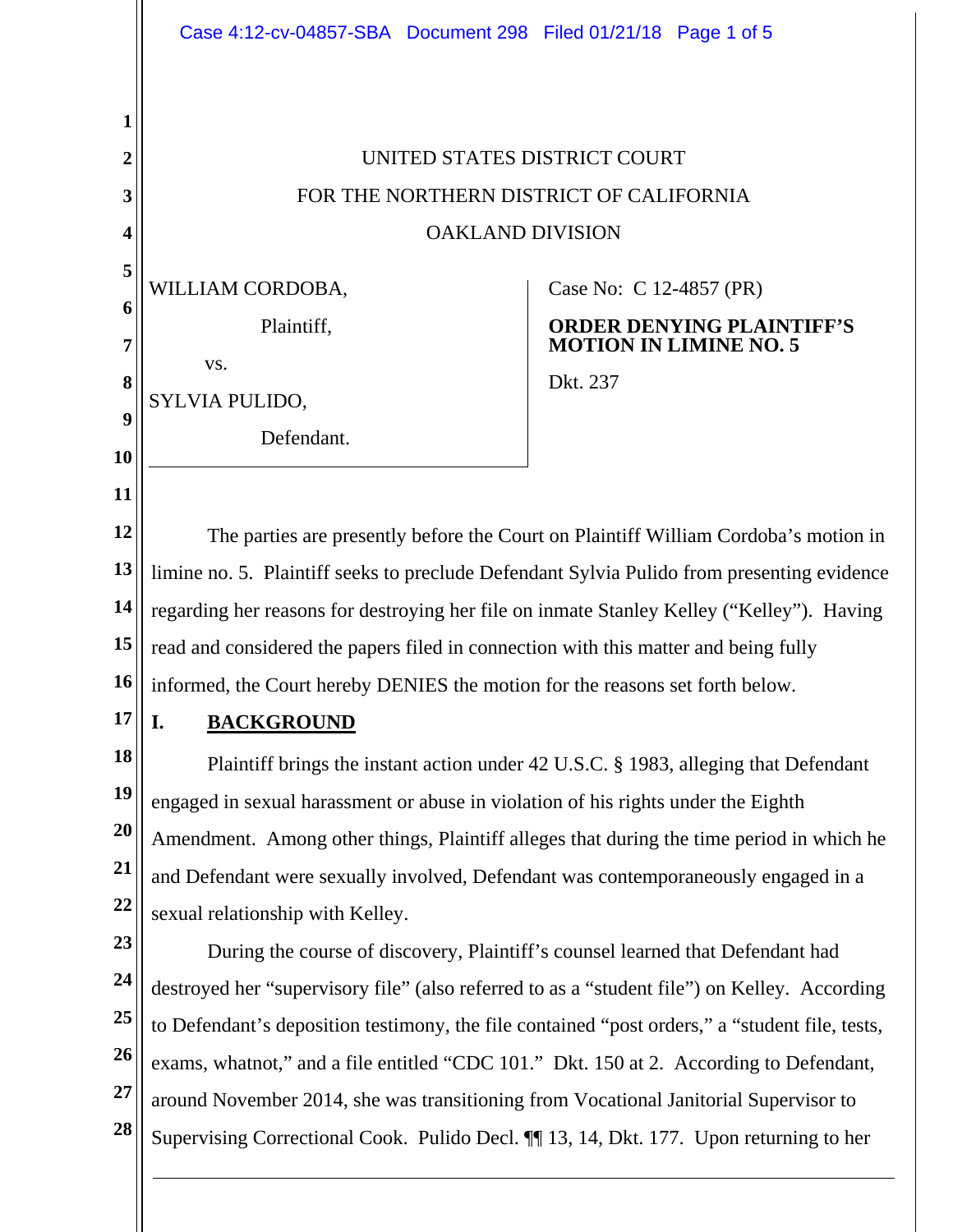| $\mathbf{1}$     | former office, she placed Kelley's file, along with the files of other students, into a                                                                                                                                                                     |  |  |
|------------------|-------------------------------------------------------------------------------------------------------------------------------------------------------------------------------------------------------------------------------------------------------------|--|--|
| $\boldsymbol{2}$ | shredding bin. Id. Defendant asserted that, because the file allegedly pertained to her                                                                                                                                                                     |  |  |
| 3                | former position, she did not believe it contained anything relevant to this case. In a                                                                                                                                                                      |  |  |
| 4                | subsequent declaration, Defendant also mentioned that the prison investigators previously                                                                                                                                                                   |  |  |
| 5                | took files from her office, but left Kelley's supervisory file, further suggesting to her that it                                                                                                                                                           |  |  |
| 6                | did not contain anything of relevance. $\underline{Id}$ . $\P$ 15.                                                                                                                                                                                          |  |  |
| 7                | Following Defendant's deposition, Plaintiff filed a motion for an adverse inference                                                                                                                                                                         |  |  |
| 8                | instruction based on the spoliation of evidence. Magistrate Judge Sallie Kim                                                                                                                                                                                |  |  |
| $\boldsymbol{9}$ | ("Magistrate") recommended that the Court give a permissive adverse inference instruction                                                                                                                                                                   |  |  |
| 10               | at trial. Dkt. 155, 159. Defendant filed objections to the Magistrate's recommendation. In                                                                                                                                                                  |  |  |
| 11               | response, this Court ruled that:                                                                                                                                                                                                                            |  |  |
| 12               | [I] t is premature to address Plaintiff's request for an adverse<br>inference instruction. The resolution of whether such an                                                                                                                                |  |  |
| 13               | instruction is warranted (and the appropriate language of the<br>instruction, if given) is dependent, as a threshold matter, on                                                                                                                             |  |  |
| 14               | whether and to what extent evidence regarding Defendant's<br>alleged sexual relationship with Stanley Kelley is admitted<br>during trial. Since these admissibility issues have yet to be<br>resolved, the Court finds it preferable from both a procedural |  |  |
| 15               |                                                                                                                                                                                                                                                             |  |  |
| 16               | and substantive standpoint to revisit this issue after the<br>admissibility of such evidence is fully briefed.                                                                                                                                              |  |  |
| 17               |                                                                                                                                                                                                                                                             |  |  |
| 18               | Dkt. 205. The Court has since ruled that Plaintiff may present evidence pertaining to                                                                                                                                                                       |  |  |
| $19$             | Defendant's relationship with Kelley. See Sealed Order on Mots. in Limine, Dkt. 284 at                                                                                                                                                                      |  |  |
| 20               | $21 - 24.$                                                                                                                                                                                                                                                  |  |  |
| 21               | <b>DISCUSSION</b><br>II.                                                                                                                                                                                                                                    |  |  |
| 22               | Plaintiff's motion presents two issues: (1) whether the Court should give a                                                                                                                                                                                 |  |  |
| 23               | permissive adverse inference instruction; and (2) if such an instruction is given, whether                                                                                                                                                                  |  |  |
| 24               | Defendant should be permitted to offer evidence to justify her reasons for destroying the                                                                                                                                                                   |  |  |
| 25               | Kelley file.                                                                                                                                                                                                                                                |  |  |
| 26               | PERMISSIVE ADVERSE INFERENCE INSTRUCTION<br>A.                                                                                                                                                                                                              |  |  |
| 27               | A party has a duty to preserve all evidence that it knows or should know is relevant                                                                                                                                                                        |  |  |
| 28               | to any present or future litigation. Leon v. IDX Sys. Corp., 464 F.3d 951, 956 (9th Cir.                                                                                                                                                                    |  |  |
|                  | $-2$ -                                                                                                                                                                                                                                                      |  |  |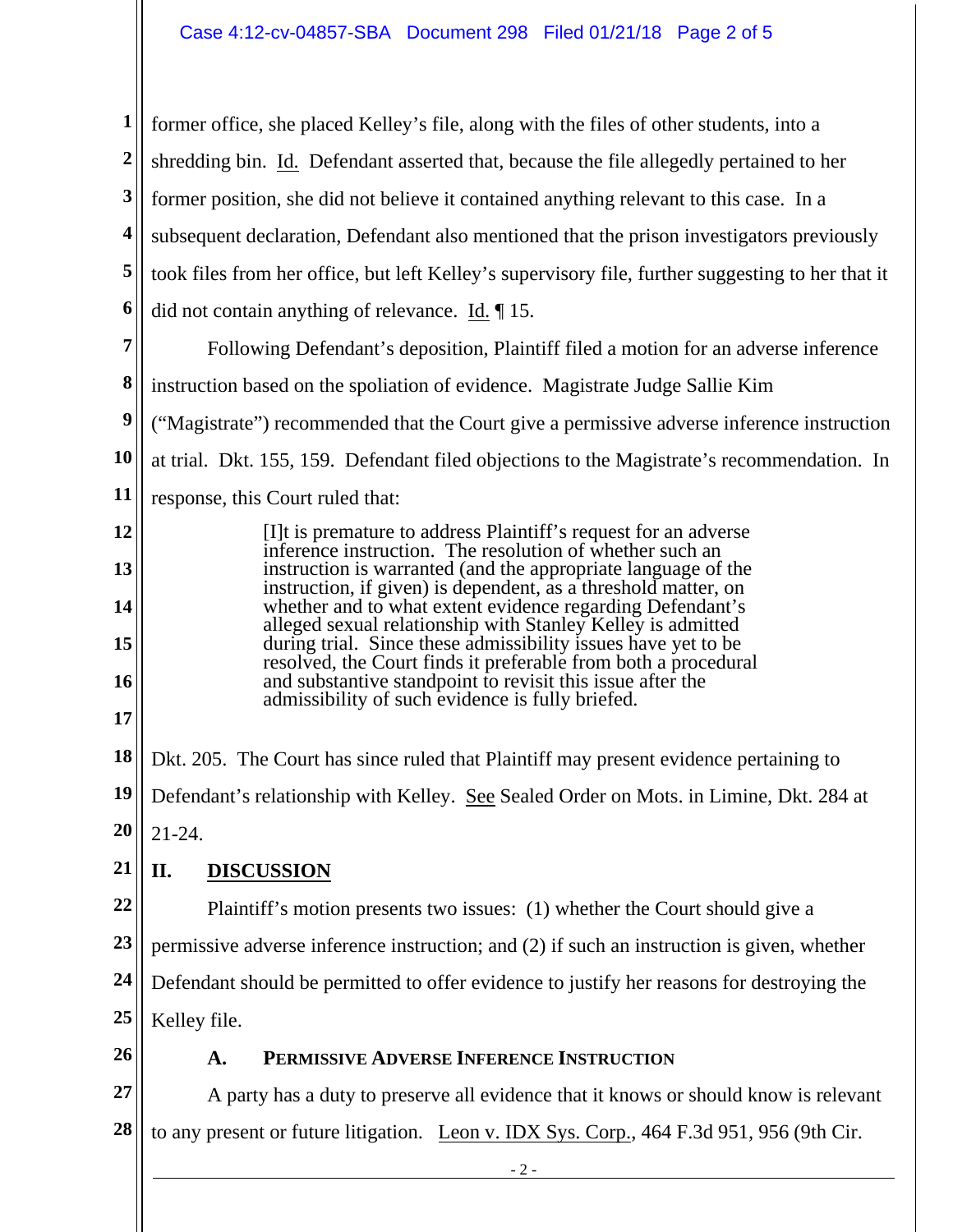**1 2 3 4 5 6 7 8 9 10 11 12**  2006); see The Wagstaffe Group Practice Guide: Fed. Civ. P. Before Trial 35-II[B][3], 35.164 (2017). The failure to preserve or the destruction of such evidence constitutes spoliation. See In re Terrorist Bombings of U.S. Embassies in E. Afr., 552 F.3d 93, 148 (2d Cir. 2008). A permissive adverse inference instruction is appropriate in cases where the spoliating party had a duty to preserve evidence but negligently failed to do so. See In re Black Diamond Min. Co., LLC, 514 B.R. 230, 242 (E.D. Ky. 2014) ("Generally, a permissive or rebuttable adverse inference instruction is adequate punishment for negligent spoliation."); Clark Const. Grp., Inc. v. City of Memphis, 229 F.R.D. 131, 136 (W.D. Tenn. 2005) (granting request for rebuttable adverse inference instruction based upon a finding that the defendant acted negligently in destroying documents that it claimed "were reasonably viewed as garbage … that a reasonable person would consider not to be relevant"); see also Stocker v. United States, 705 F.3d 225, 235 (6th Cir. 2013).

**13 14 15 16 17 18 19 20 21 22 23 24 25 26 27 28**  Here, Defendant acknowledges that she had control over the Kelley file and was under a duty to preserve it. See Bright Solutions for Dyslexia, Inc. v. Doe 1, No. 15-CV-01618-JSC, 2015 WL 5159125, at \*2 (N.D. Cal. Sept. 2, 2015) ("Once a complaint is filed, parties to a lawsuit are 'under a duty to preserve evidence that is relevant or could reasonably lead to the discovery of admissible evidence.'"). Defendant explains her conduct by stating that the file contained only "mundane documents" typical of those contained in files of her other student inmates and that some of the documents were generated before Defendant and Plaintiff met. Dkt. 168 at 13-14. Of course, it is impossible to ascertain whether or not that is true, since Defendant destroyed the file and there are no known copies of its contents. See Alabama Aircraft Indus., Inc. v. Boeing Co., 319 F.R.D. 730, 743 (N.D. Ala. 2017) ("While the burden of establishing prejudice generally falls on the party seeking sanctions, the court is cognizant that AAI will likely never be able to prove what was contained in the destroyed evidence. In such a situation, only the party that engaged in the destruction knows how much prejudice has been caused (or potentially caused) by the destruction."); Carter v. Butts Cty., Georgia, No. 5:12-CV-209 (LJA), 2016 WL 1274557, at \*8 (M.D. Ga. Mar. 31, 2016) ("Without the camera,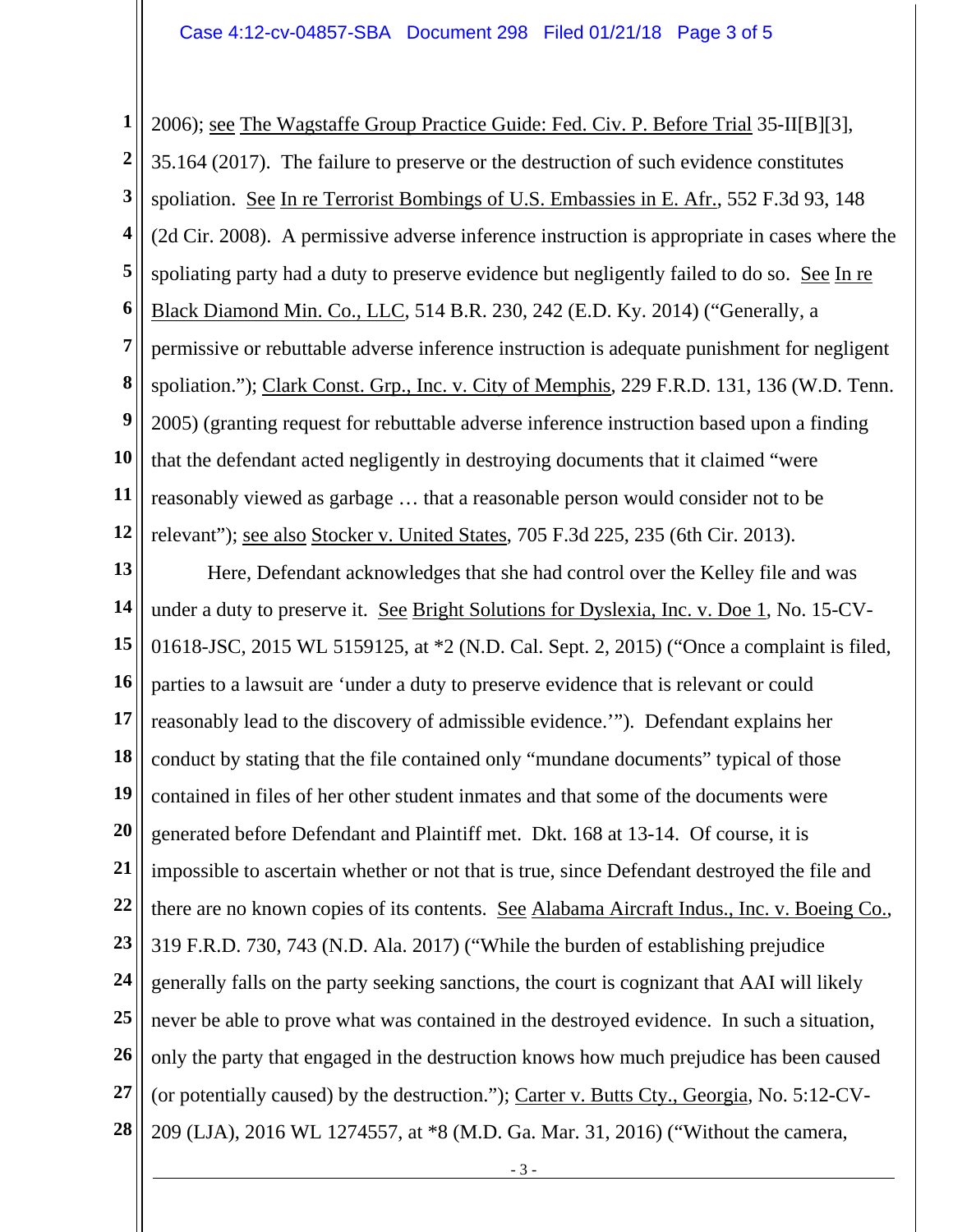**1 2 3 4 5**  Plaintiffs are prejudiced because it is impossible to prove exactly what photos were on the camera."); Brown v. Chertoff, 563 F. Supp. 2d 1372, 1379 (S.D. Ga. 2008) ("To require a party to show, before obtaining sanctions, that unproduced evidence contains damaging information would simply turn 'spoliation law' on its head."). The Court therefore finds that a permissive adverse inference instruction is appropriate.

**6** 

## **B. LIMITATION OF TESTIMONY**

**7 8 9 10 11 12 13 14 15**  Defendant contends that, if the Court gives a permissive adverse inference instruction, she should be permitted to explain to the jury the reasons why she discarded the Kelley file. Dkt. 244 at 7-8. Plaintiff argues that Defendant should be precluded from offering such testimony on the ground that she invoked the attorney-client privilege in response to certain questions at her deposition. In particular, he speculates that Defendant's assessment of relevance is necessarily intertwined with what defense counsel may have previously instructed her. Dkt. 237 at 11-13. However, there is nothing in the record to suggest that Defendant's stated reasons for discarding the Kelley file was in any way informed by the advice of her counsel.

**16 17 18 19 20 21 22 23 24 25 26 27 28**  Moreover, limiting Defendant's testimony in the manner advocated by Plaintiff also would be inconsistent with the purpose of a permissive adverse inference instruction. Such an instruction "is one that simply explains to the jury, as an example of the reasoning process known in law as circumstantial evidence, that a jury's finding of certain facts may (but need not) support a further finding that other facts are true…. It is simply an explanation to the jury of its fact-finding powers." Mali v. Fed. Ins. Co., 720 F.3d 387, 393 (2d Cir. 2013). In Mali, the court upheld the use of a permissive adverse inference instruction where the plaintiff had allegedly withheld a photograph during discovery. The instruction stated, inter alia, that "[if] the non-production of the photograph *has not been satisfactorily explained*, then you may infer, though you are not required to do so, that if the photograph had been produced in court, it would have been unfavorable to the Plaintiffs. You may give any such inference, whatever force or effect as you think is appropriate under all the facts and circumstances." Id. at 391 (emphasis added). As in Mali, permitting

- 4 -